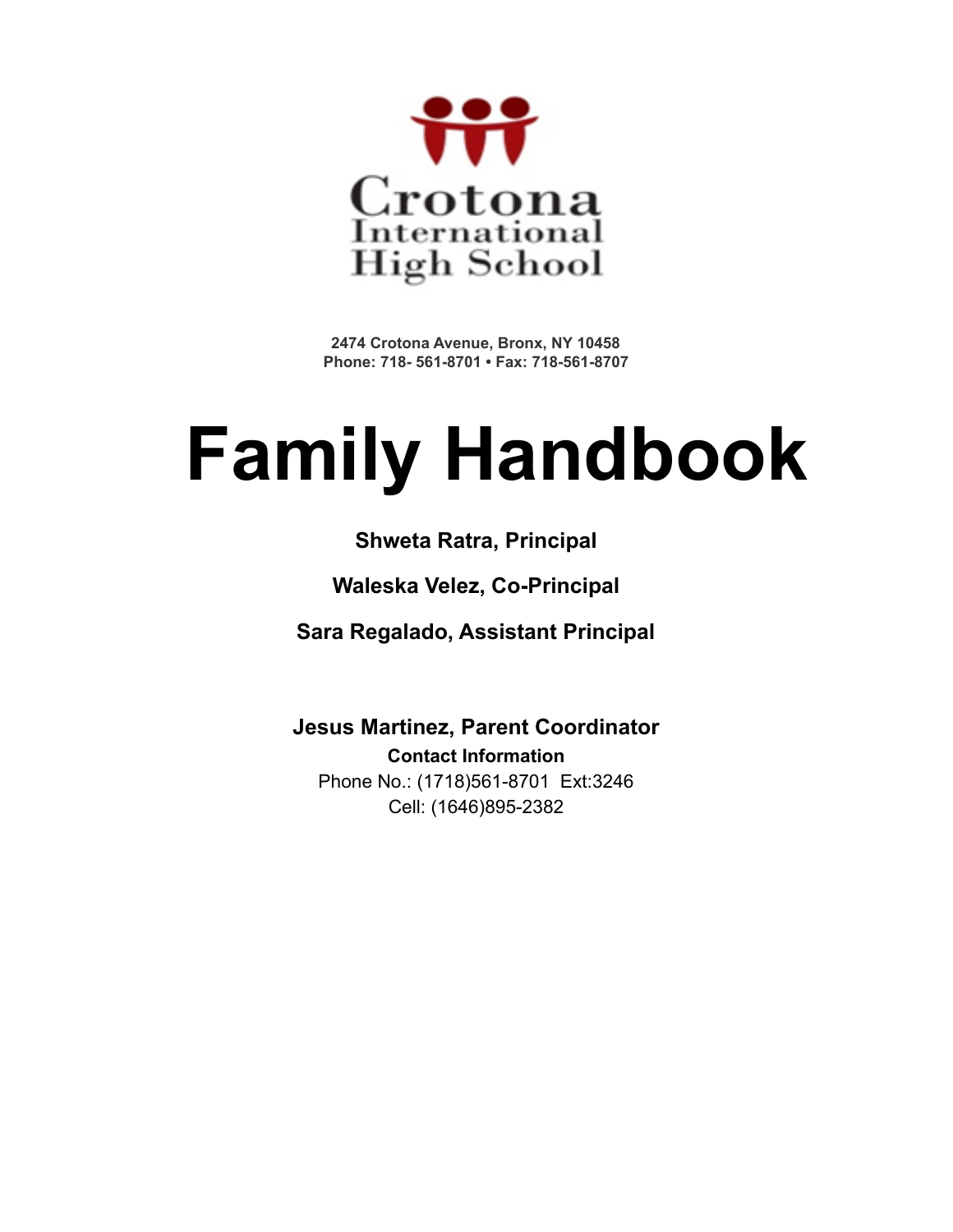# **Table of Contents**

| $2_{-}$ |  |
|---------|--|
| 3.      |  |
| 4.      |  |
| 5.      |  |
| 6.      |  |
| 7.      |  |
| 8.      |  |
|         |  |
|         |  |
|         |  |
|         |  |
|         |  |
|         |  |
|         |  |
|         |  |
|         |  |
|         |  |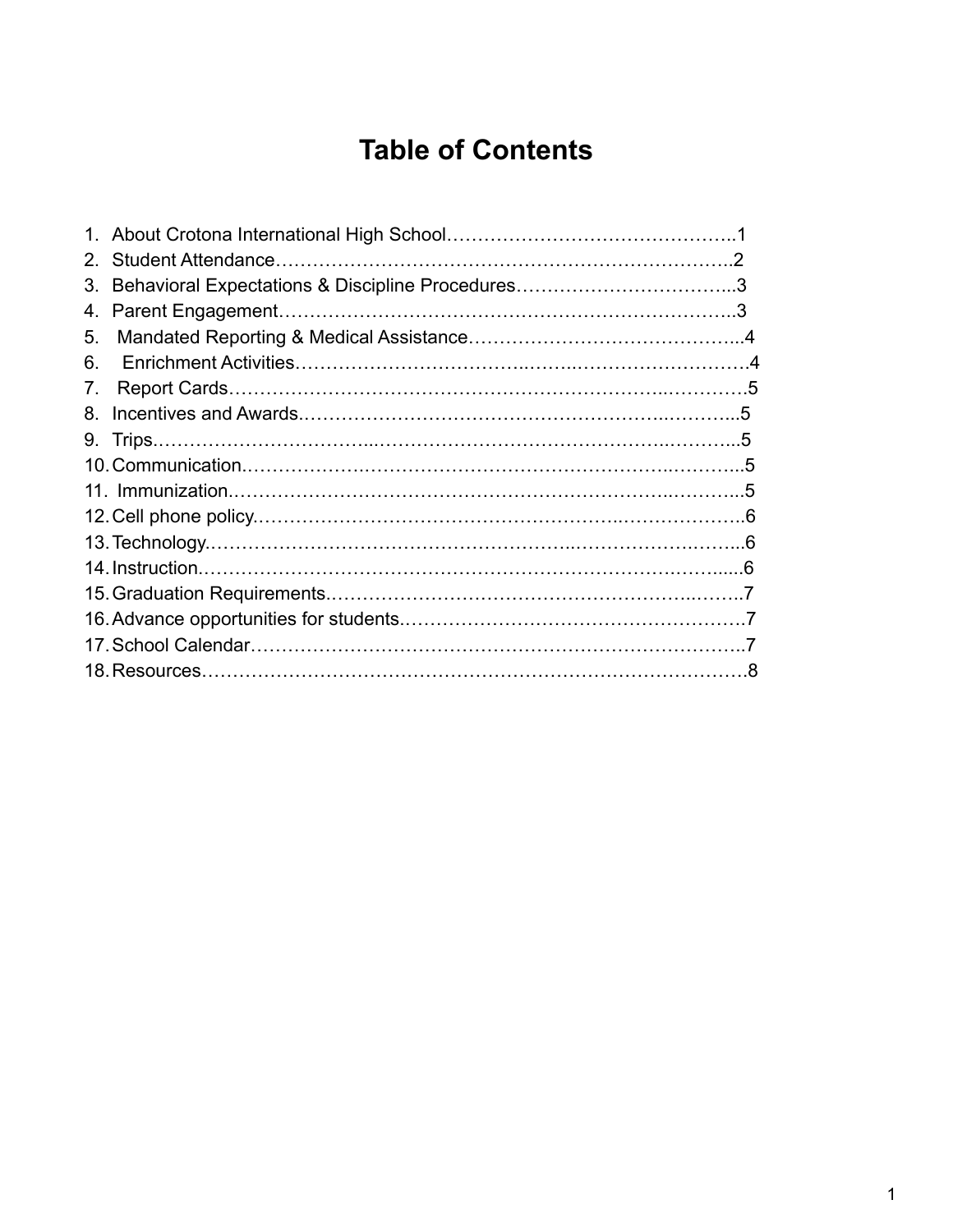# **ABOUT CROTONA INTERNATIONAL HIGH SCHOOL**

Crotona International High School is part of the Internationals Network of Public Schools. This network serves students who are four years or less in the USA. Hence all our students are new to America and do not have English as their native language.

- Our students learn English in every class by every teacher
- Students always sit in groups
- Students are expected to work with each other actively and collaboratively
- Students are expected to be respectful at all times with everyone

# **STUDENT ATTENDANCE**

There is a direct relationship between student attendance and their achievement. We want students to be responsible for their timeliness and parents and guardians to support their children in making sure that students come to school on time.

- **● Start Time**
	- **○** Students start entering the building at 9:30am. Students will:
		- **■** show Health Screening results prior to entering the building
		- Stand on marked spots
		- **■** Turn Phones Off put in bag/pack
		- Get temperature check
		- Show ID card
		- Walk through scanning stations
- **● End time:**
	- Students must sanitize their laptops before they pack up to leave
	- Dismissal will begin at 2:10 by classroom.
	- Each classroom will be dismissed one by one beginning at 2:10 pm.
	- Use the staircase 6 (A) marked DOWN
	- $\circ$  Exit the building using exit 6 (A)

#### **● Absences**

Please call the main office and talk to Mr. Jesus Martinez, our parent coordinator if your child will be late or absent. Please send your child with an excuse note for Mr. Jesus Martinez to Rm 324. *After 3 absences, guidance team members will invite the family for a meeting.*

#### **● Lateness**

*After 5 latenesses, guidance team members will invite the family for a meeting.*

All late students will receive their cell phones after cell phones have been given to all other students. *Expect 15 to 30 mins delay.*

**● Cutting**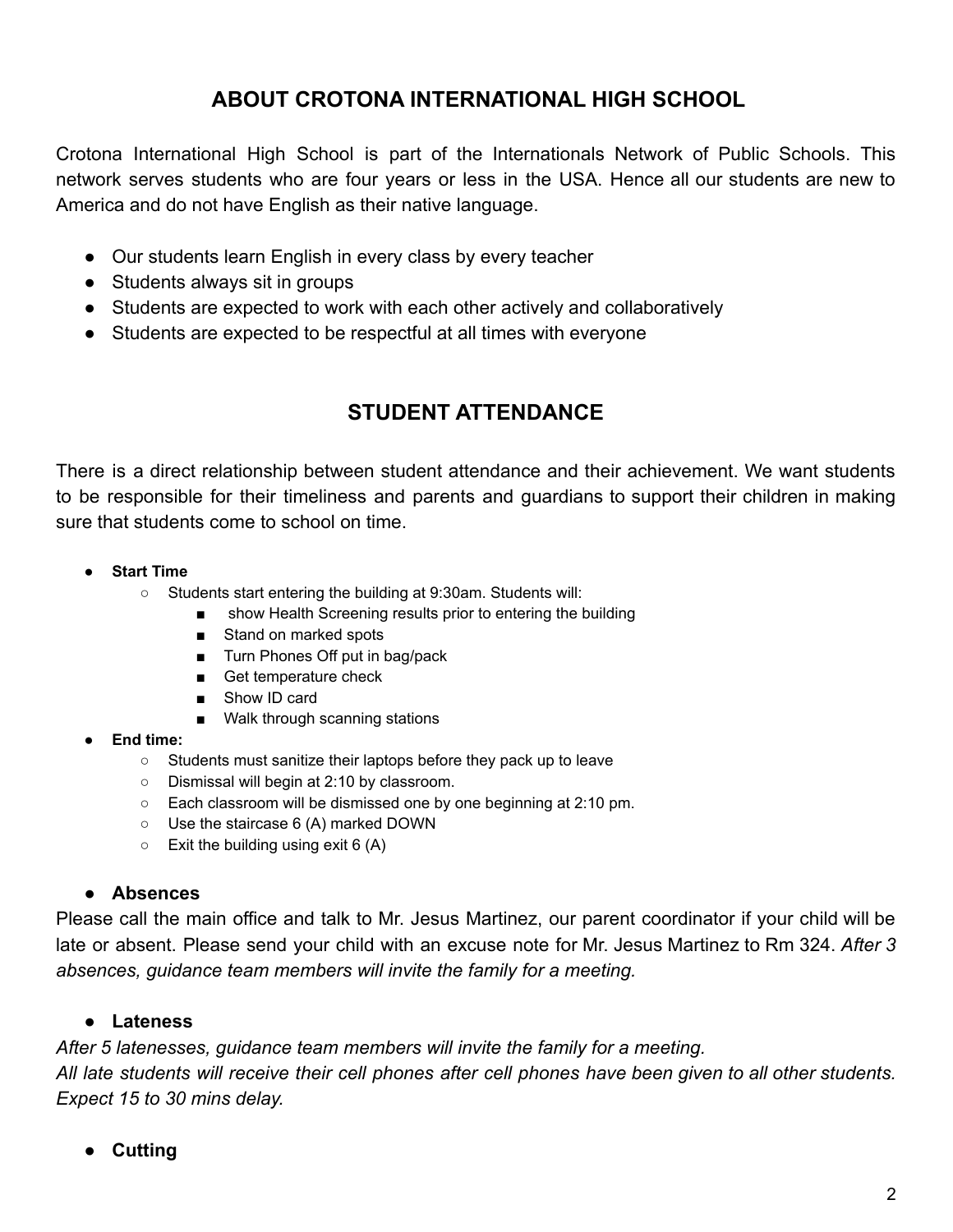Students are expected to stay in school from 9:30 am to 2:10 pm and attend their classes. *If students leaves the school before that time without their parent or guardian then NYPD will be contacted for the missing child and parent or guardian will be asked to come for a meeting.*

#### **● Doctor Appointments**

All appointments should be made after school or on weekends to minimize loss of learning.

# **● Vacations**

Please make sure that students do not miss school before or after holidays and immediately return to school. Extended vacations will result in students being discharged from the school. If students are travelling then travel documents should be given as evidence to the school.

# **● Moving out of Bronx or NYC**

If your family is moving then the school should be notified in advance. It is critical to ensure that student records can be saved and supplied to the student when needed.

# **BEHAVIORAL EXPECTATIONS & DISCIPLINE PROCEDURES**

All students are expected to be respectful to all the adults and each other at school. They are expected to follow the teacher's directions and work with each other.

# **● Incentives for good behavior**

Students who are respectful and models of good behavior receive citizenship awards and other incentives for excellent behavior.

# **● Uncooperative behavior**

Disrespectful and uncooperative behavior towards teachers and students will be addressed by one on one meetings, teacher team meetings, class circles, fairness committees, parents shadowing their child for a school day and family meetings. If the behavior continues then the student will be suspended and even removed from the class and school. **Students are required to wear a mask at all times. During lunch, your child may be able to remove their mask briefly. However, if your child refuses to wear your mask, your child will be mandated to learn from home, indefinitely.**

# **● Bullying & Cyberbullying**

Bullying and cyberbullying are completely unacceptable and may lead to immediate suspension from the school. If you see someone being bullied or you are being bullied then they should immediately report it to their team counselor.

# **● Sexual Harassment**

It is critical that people respect all genders and identities. Instances of sexual harassment are very high level of infractions and may lead to Superintendent suspension for minimum 30 days.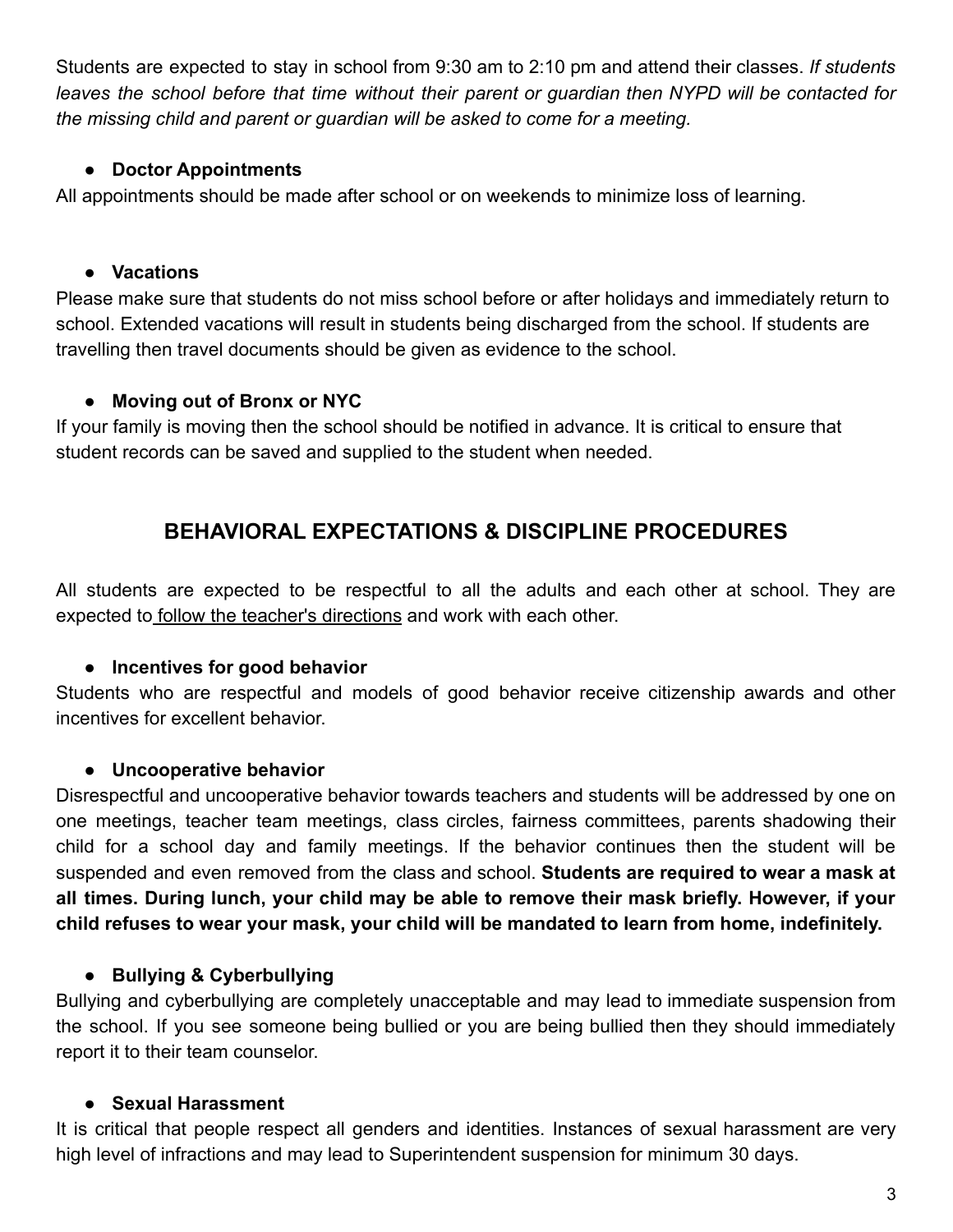# **PARENT ENGAGEMENT**

We value parent engagement a lot. Data shows that children whose parents and guardians are involved in their lives and learning are very successful. Students in high school are in their teens and still not adults. Most parents feel that their kids in high school are grown up and do not engage with their schools. We urge all parents to regularly visit schools, meet teachers and talk to the counselors to know the progress of their child. Some important ways to connect with school:

- Attend monthly parent workshops.
- Make appointment with Jesus (Mr. Martinez) anytime to meet with counselors and teachers.
- Come and participate in the classrooms to see how children learn. (by appointment with Mr. Martinez)
- Spend a few minutes or hours at Crotona in class,hallways or cafetaria (by appointment with Mr. Martinez)
- Be chaperones for the field trips
- Attend parent teacher conferences.
- Attend all the events and award ceremonies.
- Regularly check their child's grades on Jumpro.pe
- Make sure their child attends the school daily and on time and inform school about absences or latenesses.

# **MANDATED REPORTING & MEDICAL ASSISTANCE**

School personnel in NYC are mandated reporters.

#### **● Educational Neglect**

Excessive lateness and absences are considered educational neglect on the part of the parents and guardians. This may lead to the family being reported to ACS (Administration for Children's Services).

#### **● Abuse**

If the school finds evidence or indication of physical or verbal abuse, suicidal tendencies then we are required to contact 911 or NYPD, based on the situation.

#### **● Sick Child**

In case a child is sick and in need of medical assistance that cannot be serviced by our school clinic, then we will call 911. A family member is expected to come to school immediately to accompany their child to the hospital.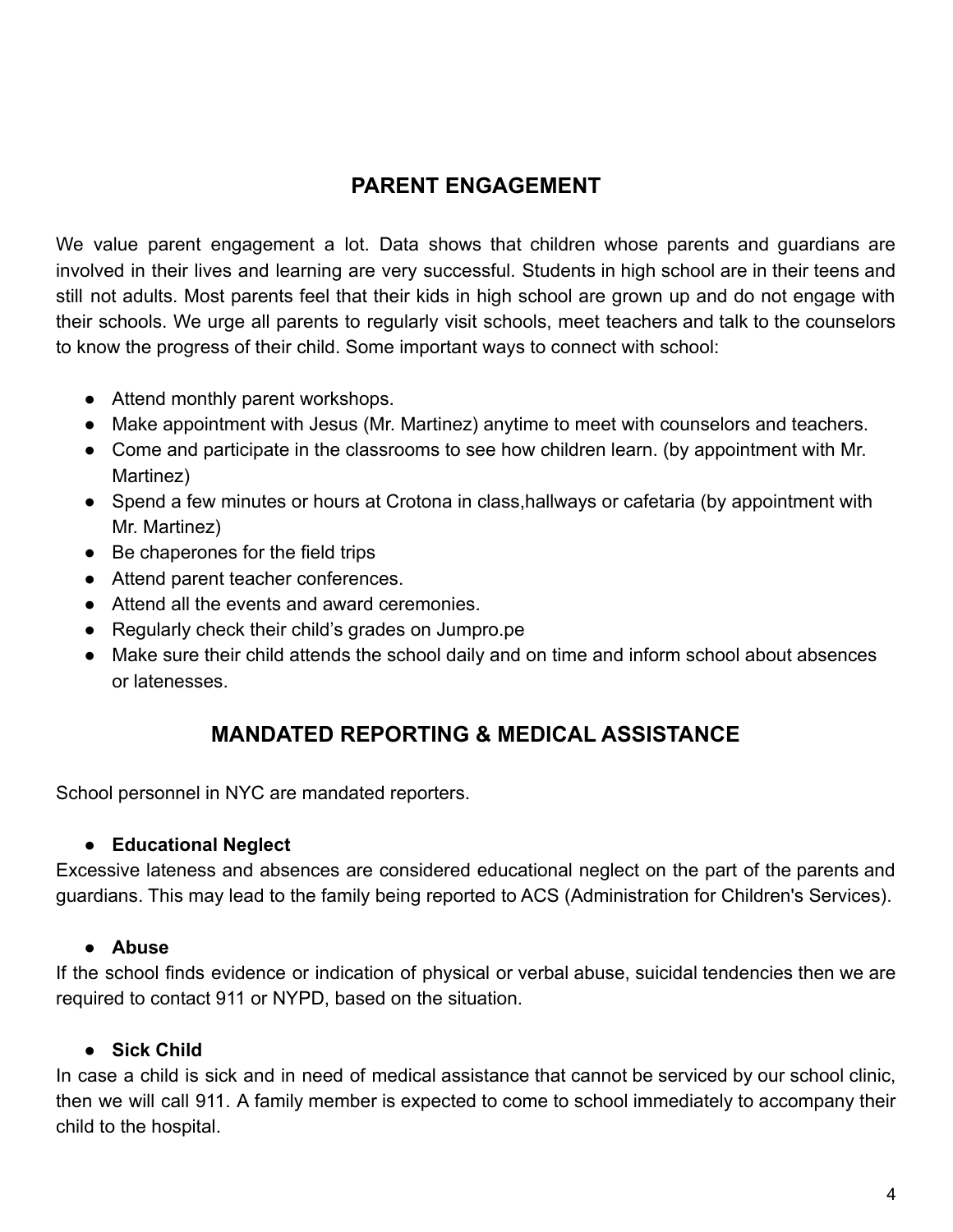# **ENRICHMENT ACTIVITIES**

#### **● Before and after school programs**

We have limited information about after school activities at this moment. 9/29/20

#### **● Saturday Academy**

To prepare students for the Regents exams and support with classes and earning credits to graduate, we have the Saturday program from November to Jan and March to June.

# **REPORT CARDS**

#### **● JumpRope**

All teachers update the grades on a weekly basis by Monday of every week on our online grading system called JumpRope. You can log in using your child's username and password and check how he or she is doing in school. The system also has attendance, lateness and behavior information on it.

#### **● Parent Teacher Conferences**

We will have four parent teacher meetings during the school year during the month of September, November 12-13, March 18-19. It is critical that parents attend these conferences and meet with the teachers. Besides these, parents can come and meet with the counselor any time by calling in advance and making an appointment with Mr. Jesus Martinezs, our parent coordinator.

# **INCENTIVES AND AWARDS**

At Crotona we value good behavior and growth. You can expect awards from teachers and teams as well as school leaders. We also shout out students on our social media pages. Any student doing well in studies, attendance and behavior is rewarded. We offer gift cards of \$25 to \$50 to students doing well and making improvements.

# **TRIPS**

At Crotona we take students on many trips. Unfortunately, trips this year will most likely have to be virtual. Trips are a part of the school and students should not be absent on the day of the trip. A parent/guardian signed permission slip is required to allow students to go on the trip.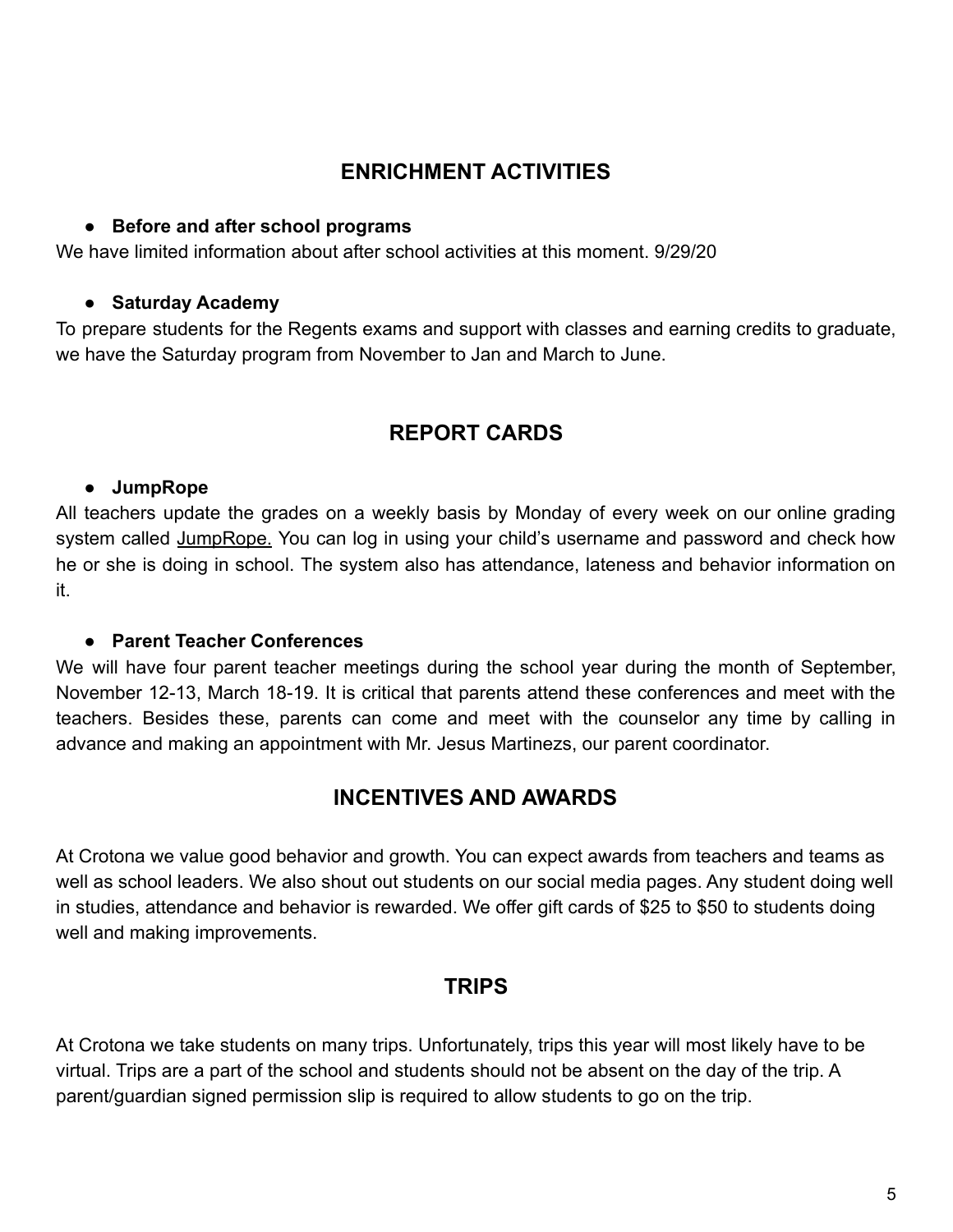# **COMMUNICATION WITH SCHOOL**

We constantly communicate with families through letters, phone calls, robocalls, internet and emails.

#### **● Phone Number & Address**

Please make sure a working number and active address is in school records at all times. Any change in address or phone number should be notified to Mr. Martinez immediately.

# **IMMUNIZATION**

All students in NYC schools should be immunized. At Crotona we have a school based clinic that supports with immunization. Please make sure you complete all the paperwork at the time of admission or early so that your child can be immunized. If your child is not fully immunized then he or she will be asked to stay home till he/she is immunized.

# **CELL PHONE POLICY**

- Cell phones will no longer be collected at scanning due to COVID 19 safety measures.
- Students may only use their cell phones with teacher approval and for school work.
- The student and family is responsible for any loss technology including, but not limited to cell phones, headphones, chargers, etc.

# **TECHNOLOGY**

#### **● Loaner Laptops**

We provide our students with a laptop for the school year from September to June to help with school work. All students are expected to return the laptop at the end of the school year. Families fill out a contract to ensure safe handling and return of the school property. All laptops are registered with NYPD and tracked for activity.

#### **● Student Emails**

Each student will receive a school email and they are expected to check their emails daily. If you need support with crotona emails, please contact Suheiry at [sacosta@crotonaihs.org](mailto:sacosta@crotonaihs.org).

● Need help with technology? **[Please see the following](https://docs.google.com/document/d/1LX9dmxO8olflzwwbb9KOAHkwfrbdX2BnnOrr-LCk7kA/edit) link for support.**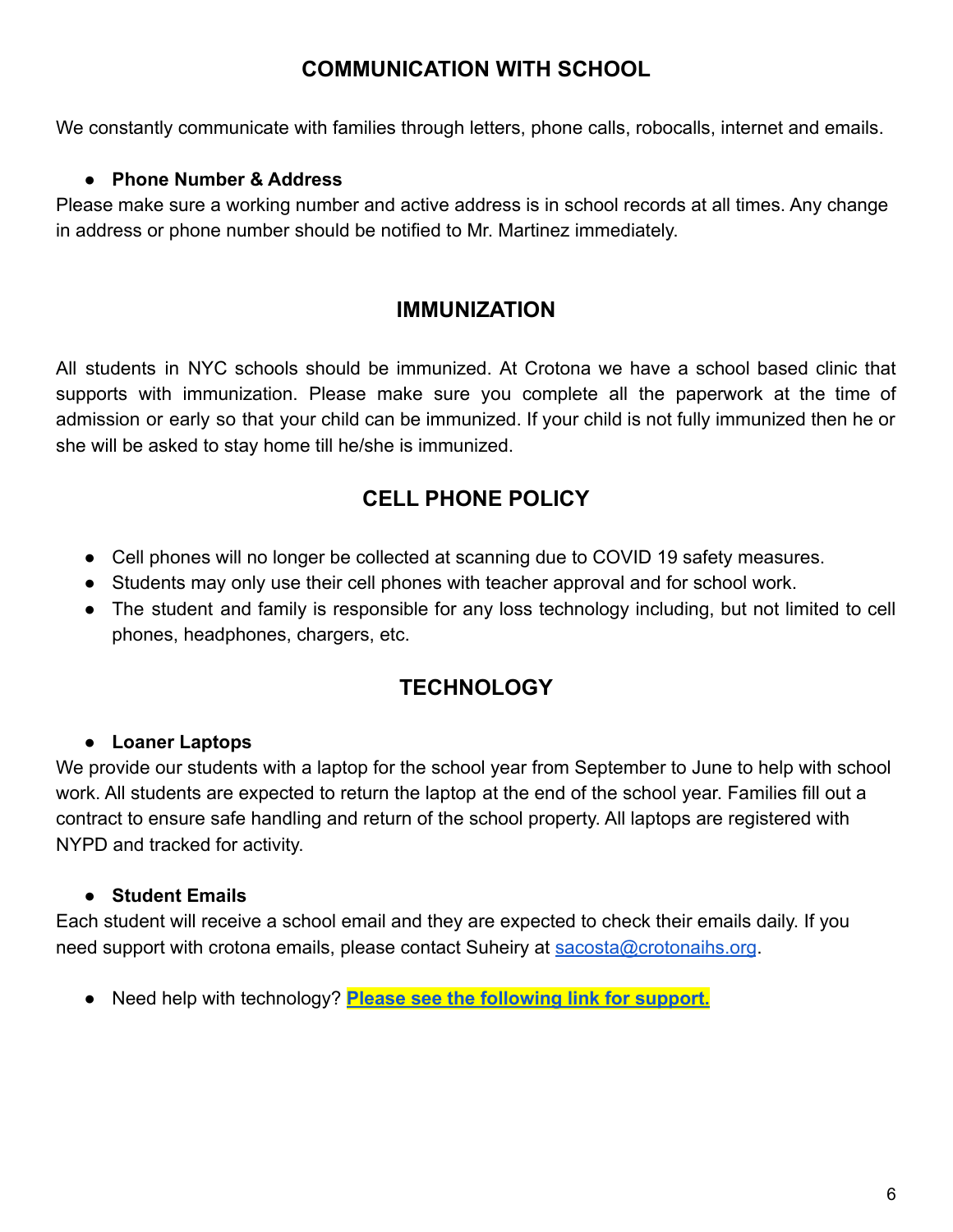# **INSTRUCTION**

At Crotona students learn through project based instruction by using the following 10 skills. These skills help students in being successful in school, college and careers.

ANALYSIS ARGUMENTATION AND REASONING COLLABORATION CREATE LANGUAGE USE MAKING CONNECTIONS ORGANIZATION AND TECHNICAL WRITING PRECISION/ VALIDITY **PRESENTATION** RESEARCH

# **GRADUATION REQUIREMENTS**

At Crotona, students graduate by earning 44 credits, passing English and Math Regent Exams and presenting 7 graduation worthy projects: English, Math, Social Studies, Science, CTE, Native Language and Personal Statement.

In addition to graduation diploma, students also earn CTE endorsed diploma by passing all the CTE classes along with a CTE test. This includes 54 hours per student, per grade. Guidance will be updated regarding more information on this ASAP.

# **ADVANCE OPPORTUNITIES FOR STUDENTS**

#### **● College Classes**

For students doing well, Crotona offers College classes at the school and/or at the Colleges in the Bronx. Please contact Ms. Naomy and Ms. Dani for opportunities.

#### **● Internships**

Students are also encouraged to do on site job training by participating in internships outside the school. Sign up for our Internship opportunities in our CTE Internship Opportunities google classroom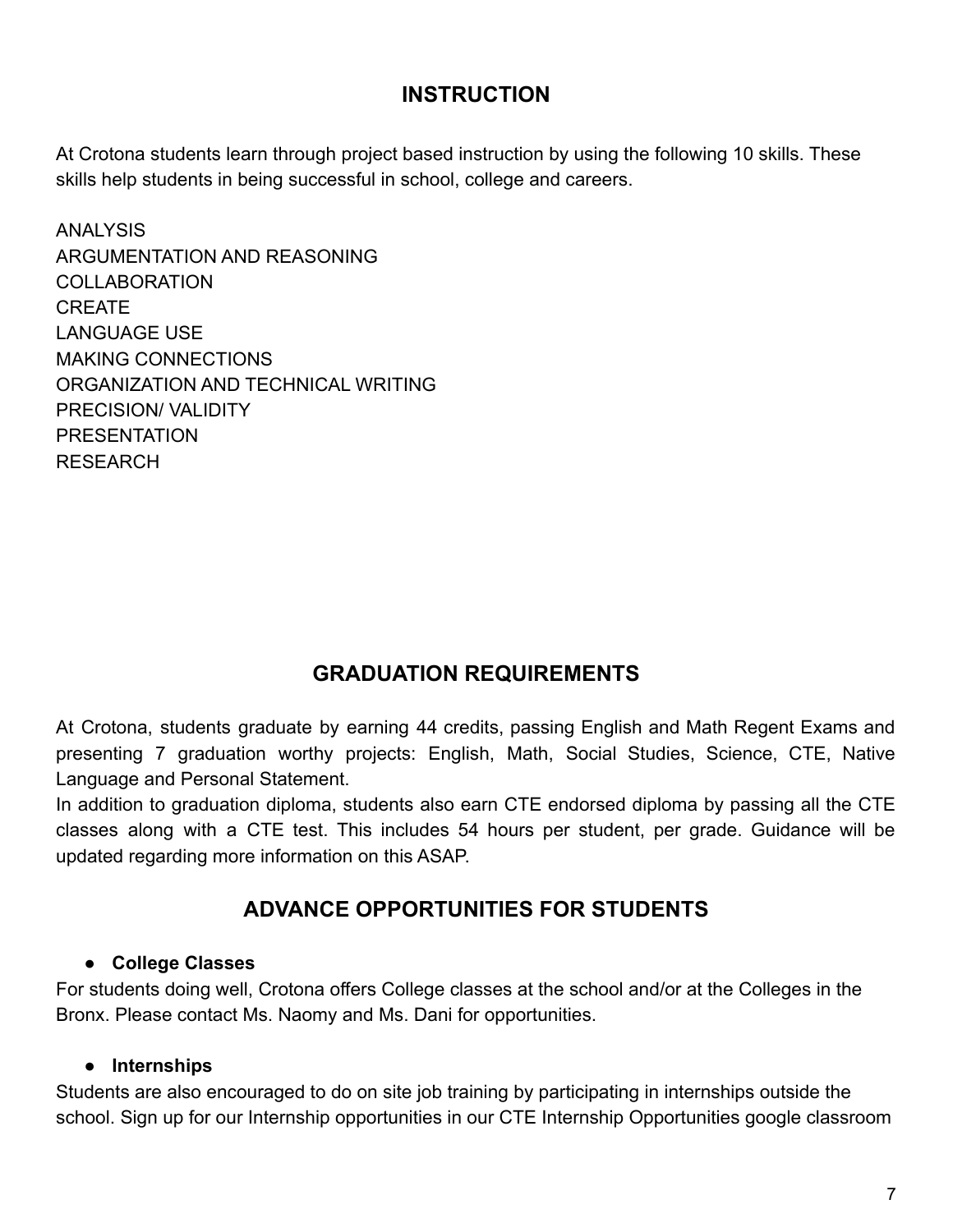# **SCHOOL CALENDAR 2020-2021 (Main dates)**

- **School Orientation:** Thursday September 16-18, 2020
- **First Official Start Date:** Monday September 21, 2020
- **Yom Kippur**: Monday, September 28, 2020
- **Columbus Day (schools closed)**:October 14th, 2019
- **Veterans Day (schools closed)**:November 11th, 2019
- **Thanksgiving Recess (schools closed)**:November 28th–29th, 2019
- **Winter Recess (schools closed)**:December 24, 2019 January 1, 2020
- **Dr. Martin Luther King Jr., Day (schools closed)**:January 20th, 2020
- **Midwinter Recess (schools closed)**:February 17th–21st, 2020
- **Spring Recess (schools closed)**:April 9th–17th, 2020
- **Memorial Day (schools closed)**:May 25th, 2020
- **Chancellor's Conference Day (schools closed)**:June 4, 2020
- **Last Day of School for All Students**:June 26, 2020

#### **RESOURCES**

#### 1. Department of Education Website [www.schools.nyc.gov](http://www.schools.nyc.gov)

- 2. Supporting Immigrant Families: [www.schools.nyc.gov/school-life/support/supporting-immigrant-families](http://www.schools.nyc.gov/school-life/support/supporting-immigrant-families)
- 3. Legal Services for Families: Sanctuary for Families [www.sanctuaryforfamilies.org](http://www.sanctuaryforfamilies.org)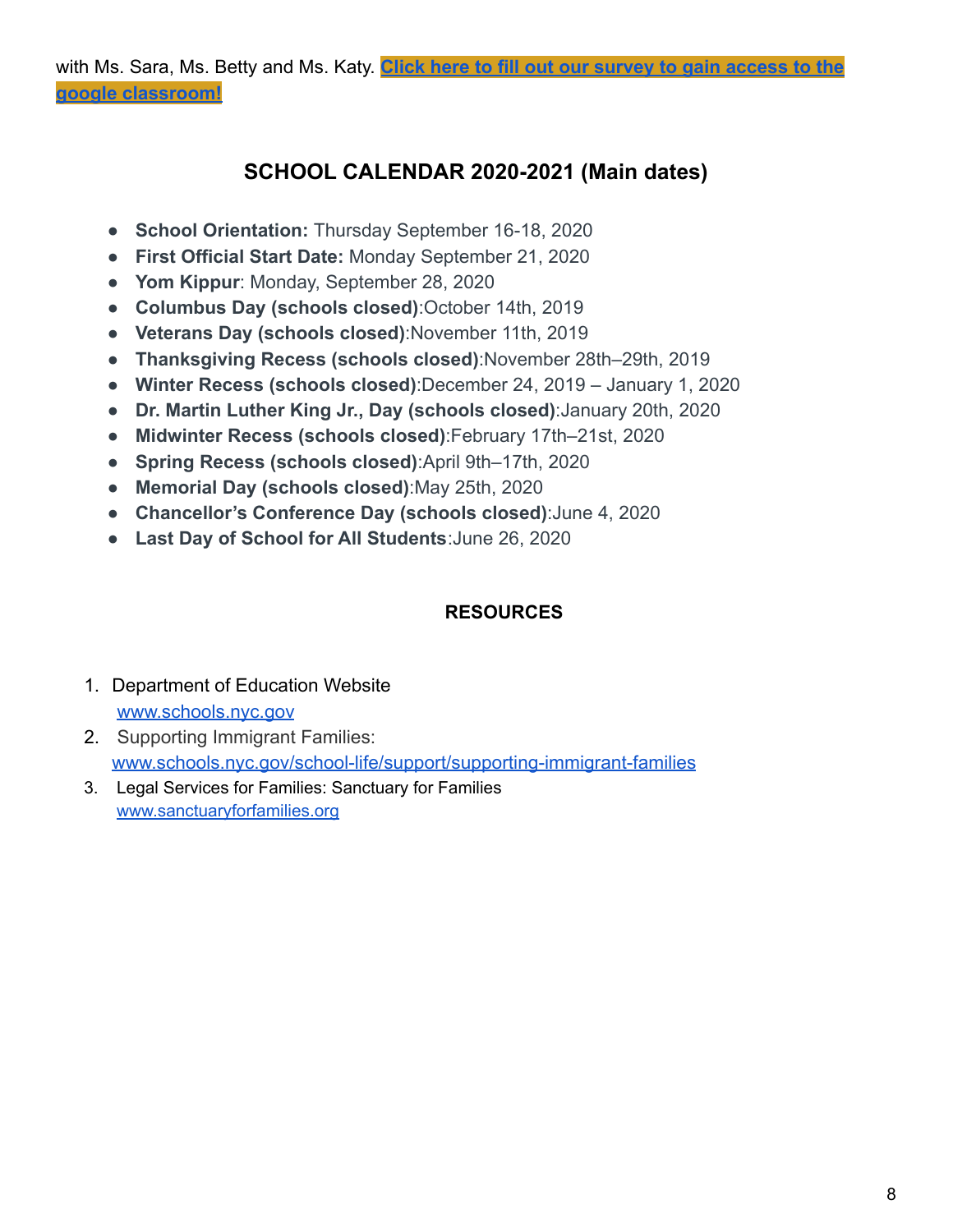# **STUDENT & FAMILIES 2020-21 Frequently Asked Questions**

**Updated as of 9/30/20**

# **Follow us on social media for updates:**

- [@crotona\\_vibes](https://www.instagram.com/crotona_vibes/)
- [Facebook](https://www.facebook.com/Crotona-International-High-School-704123526362627)
- School [Website](https://www.crotonaihs.org/)

# **Table of Contents**

- A. The Basics: School [Schedules](#bookmark=kix.s0qa1vmufkk) and **[Options](#bookmark=kix.s0qa1vmufkk)**
- B. [Technology:](#bookmark=kix.2b02b5dp6ixe) Setting Up Your Child for [Success](#bookmark=kix.2b02b5dp6ixe)
- C. Safety Measures and [Precautions](#bookmark=kix.2bexwi9qjpis)
- D. [Instructional](#bookmark=kix.y1az1fdjbzme) Questions and Concerns
- E. [Other](#bookmark=kix.5065061kbulu)

# **POINTS OF CONTACT**

#### PARENT COORDINATOR

**Jesus Martinez** email: jesusmartinez@crotonaihs.org phone number: 718 864 7180

#### **SCHOOL SECRETARY**

Suheiry Acosta email: sacosta@crotonaihs.org phone number: 917 569 0073

#### **ASSISTANT PRINCIPAL**

Sara Regalado email: sregalado@crotonaihs.org phone number: 917 502 5177

#### **COUNSELORS**

Platinum-cscott@crotonaihs.org Emerald-dgonzalez@crotonaihs.org Gold - sskrine@crotonaihs.org \*\*\* plz contact Milagros Crimson - mespaillat@crotonaihs.org

# SCHOOL INSTAGRAM ACCOUNT

follow us at: crotona vibes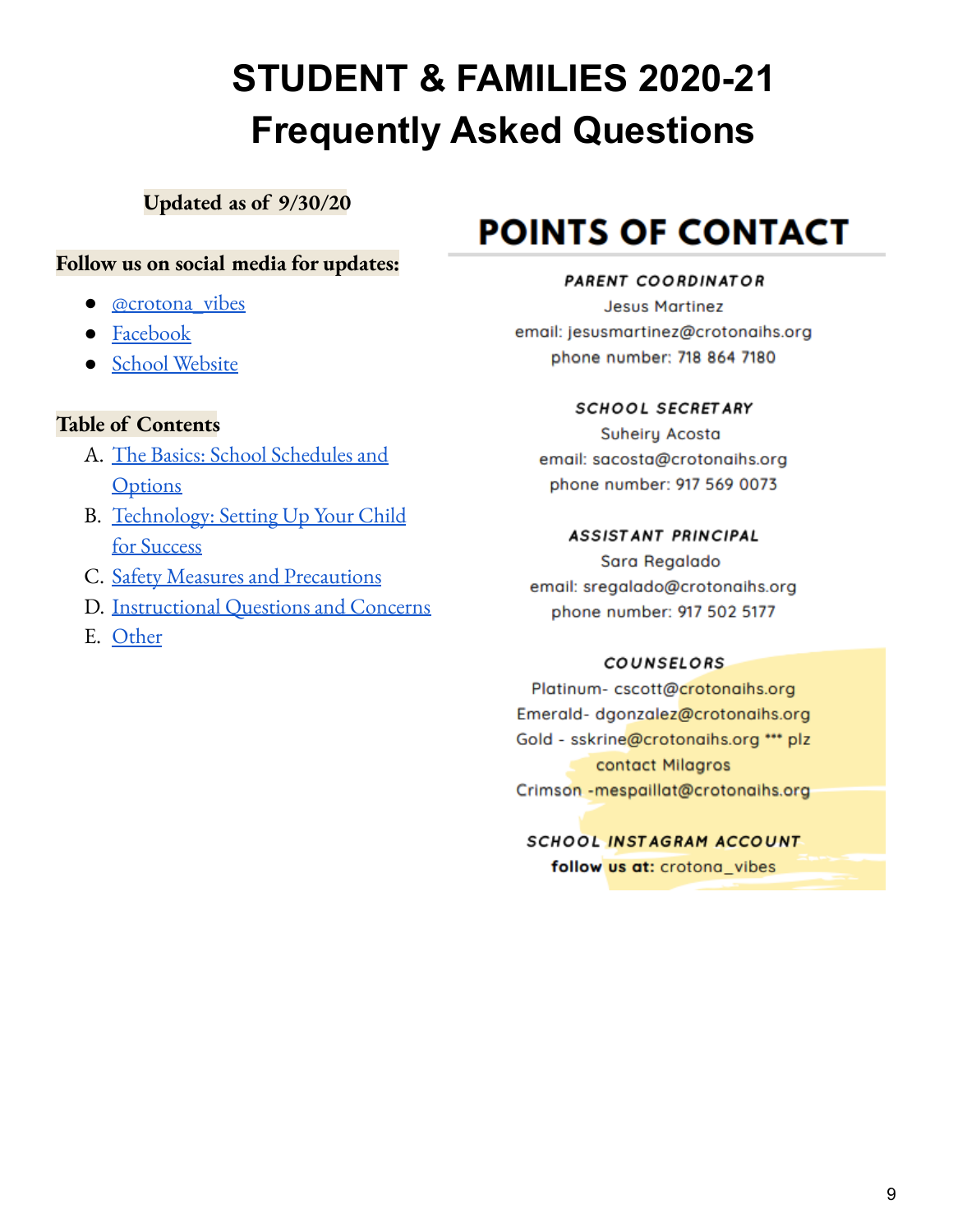# **The Basics:** Learning Options and School Schedules

# **1. What is blended learning?**

a. Blended learning is a mix of online and home learning. This option is for families who want their student to come to school 2 days and learn online 3 days a week. See question #4 for more information.

# **2. What is remote learning?**

a. Remote learning is exclusively online. This option is for families who want their students to learn online 5 days a week.

# **3. I want my child to learn from home. What do I needto do?**

a. Please contact the student's mentor, and let him know you want your child to stay home and learn online. The teacher/mentor will inform our school administrator, Waleska, of your change in choice.

# **4. I want my child to learn at school. What do I needto do?**

a. At this point, if you have not communicated with the school by 9/3/20, your child will need to attend online classes from home. In November 2020, we will try our best to accommodate changes to Blended learning.

# **5. I changed my mind. I want my child to go to schoolnow and NOTlearn from home. What do I do?**

a. Unfortunately, we cannot accommodate this change. Around November 2020, we may be able to make these changes.

# **6. When does my child start school?**

a. Teachers will begin reaching out to families 9/16-9/18. On 9/21 students began online classes. If your child is learning online, they will follow their schedules beginning 9/21. If your child is learning at school, please make sure they come into the building ONLY on the days scheduled. NEW as of 9/29/20: **9th and 10th graders will come on Thursdays and Fridays, while 11th and12th graders will come on Mondays and Tuesdays. The days where students are not scheduled to come into the building, students will learn online.**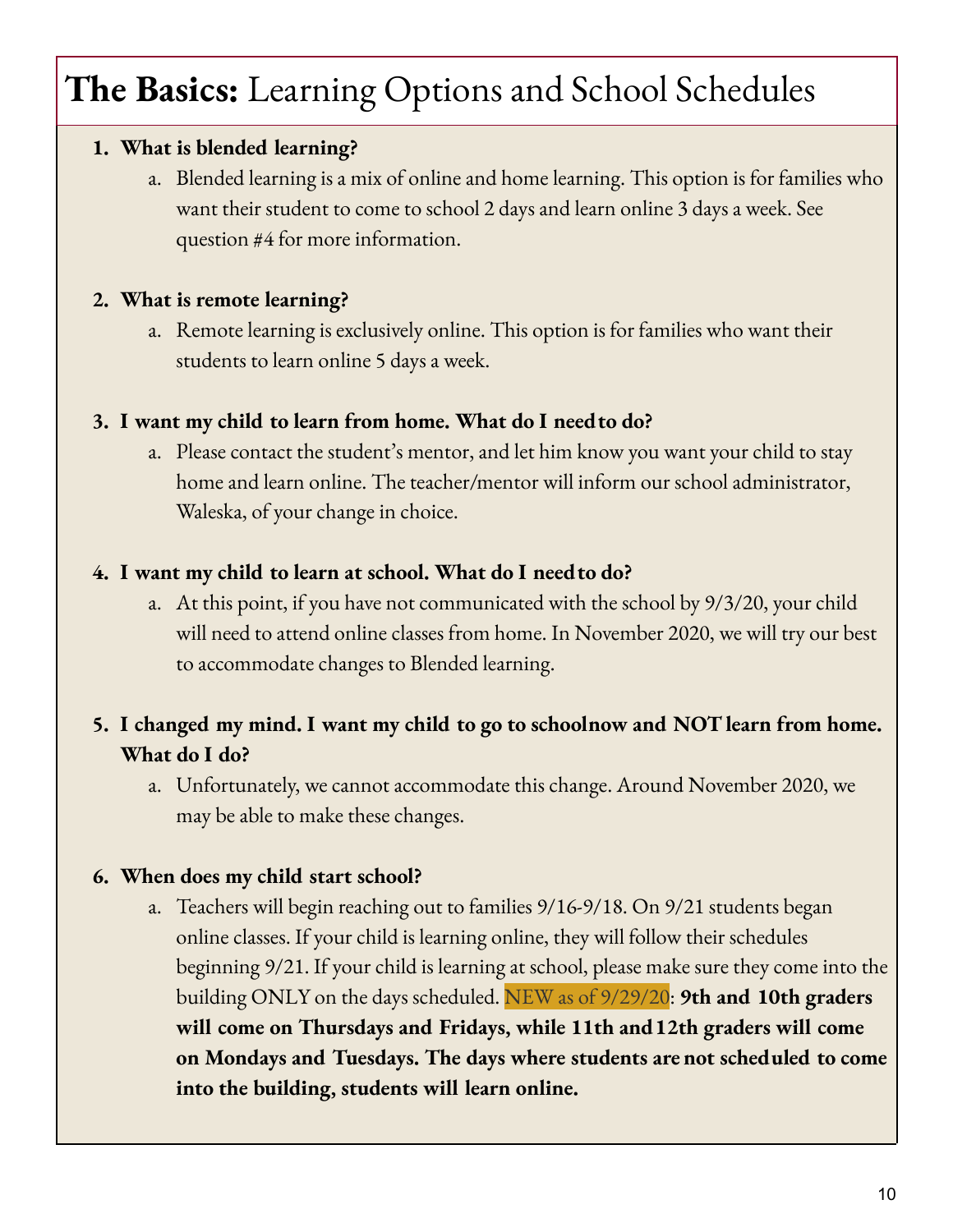

# **7. My child is learning from home. What is my child's schedule?**

**a.** Your child's teacher will send this information by 9/15. Depending on their schedules, students will come to school two days a week. The remaining days, students will complete their school work at home. Please reach out to your child's counselor or teacher mentor for information about which days your child will attend.

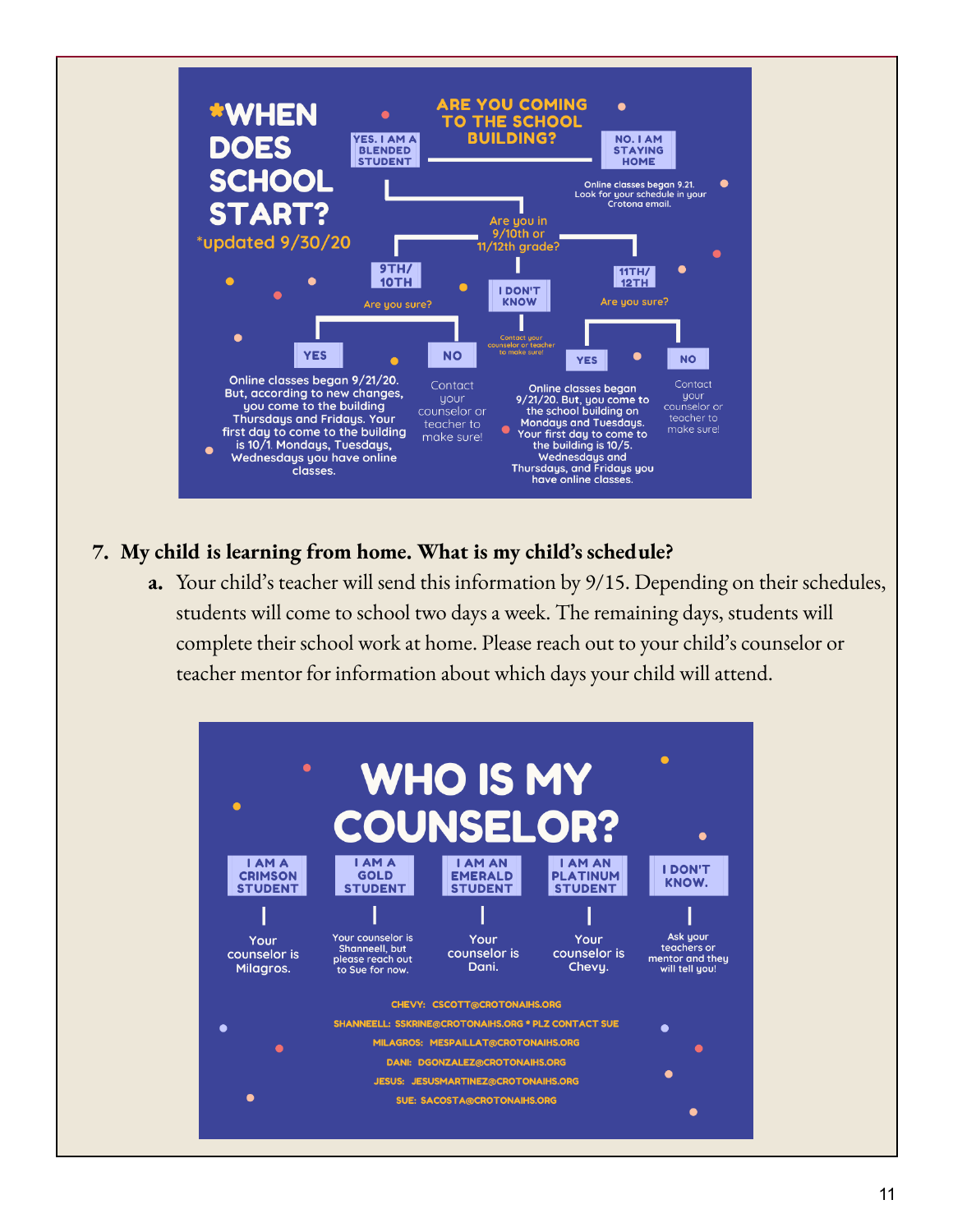# **8. My child is going to learn in the school building.What is their schedule?**

a. Your child's teacher will send this information by 9/15. Depending on their schedules, students will come to school two days a week. The remaining days, students will complete their school work at home. Please reach out to your child's counselor for information about which days your child will attend.

### **9. Is there a school year calendar?**

a. There is a school calendar that was released 9/5/20. [Please](https://www.schools.nyc.gov/about-us/news/2020-2021-school-year-calendar) find it here.

# Technology: Setting Up Your Child for Success

- **10. I have a computer/ipad from the school, but it isnot working (or not connected to the internet). What do I do?**
	- a. Please follow the [technology](https://docs.google.com/document/d/1LX9dmxO8olflzwwbb9KOAHkwfrbdX2BnnOrr-LCk7kA/edit) support list. Contact your teacher mentor for support and they will follow the chain of command.

# **11. I do not have a computer for my child, but I need one. What do I do?**

a. Please follow the [technology](https://docs.google.com/document/d/1LX9dmxO8olflzwwbb9KOAHkwfrbdX2BnnOrr-LCk7kA/edit) support list. Contact the teacher mentor for support and they will follow the chain of command.

# **12. I do not have an IPAD. How do I apply for one?**

a. **You need to fill out an online form to [request](https://coronavirus.schools.nyc/RemoteLearningDevices) and receive an IPAD by 9/15/20. If you did not do this, the link is still open.**PLEASE be sure of the address you give us - any changes in address will significantly delay shipping. The school is also working on ordering some, so please reach out to your teacher mentor to ask for an IPAD. They will follow the chain of command.

# **13. I already applied for an iPAD, but I do not have ityet. When will it arrive?**

a. Unfortunately, we do not have much information about shipping times. We can try to supply tracking information as per request. Please contact your teacher mentor with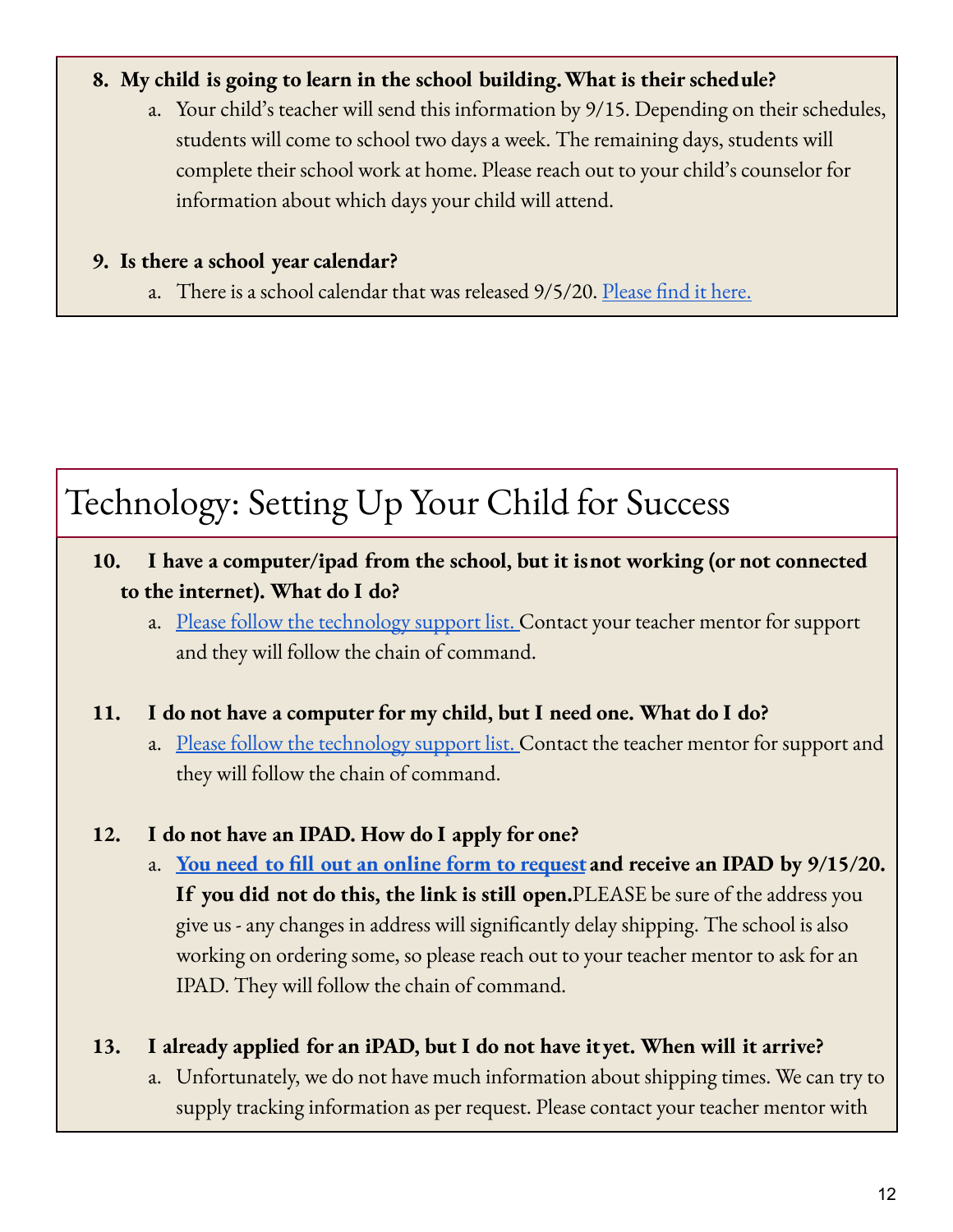questions or concerns.

# **14. My child has an iPAD/computer from home. Can they bring them?**

a. Yes. Students will have time to wipe down and sanitize their technology, including their cell phones and chargers. The school is not responsible for any loss items.

# Safety Measures and Precautions

# **15. What do I do if my child has a fever, cough, or otherCOVID symptoms?**

a. Please **DO NOT**send your child to school. Please let your child's teacher mentor know about any absences. You can also contact Suheiry Acosta or our Parent Coordinator, Jesus Martinez, at 718-561-8701, to inform us your child will stay home until they do not show symptoms. If you cannot reach them, please email our guidance counselors.

# **16. Does my child need to wear a mask?**

**a.** YES. During lunch, your child may be able to remove their mask briefly. **If your child ref uses to wear your mask, your child will be mandated to learn from home, indefinitely.**

# **17. My child is going into the school building. What safetymeasures is the school taking?**

- **a.** Students start entering the building at 9:30am. Students will:
	- **i.** show Health Screening results prior to entering the building
	- **ii.** Stand on marked spots
	- **iii.** Turn Phones Off put in bag/pack
	- **iv.** Get temperature check
	- **v.** Show ID card
	- **vi.** Walk through scanning stations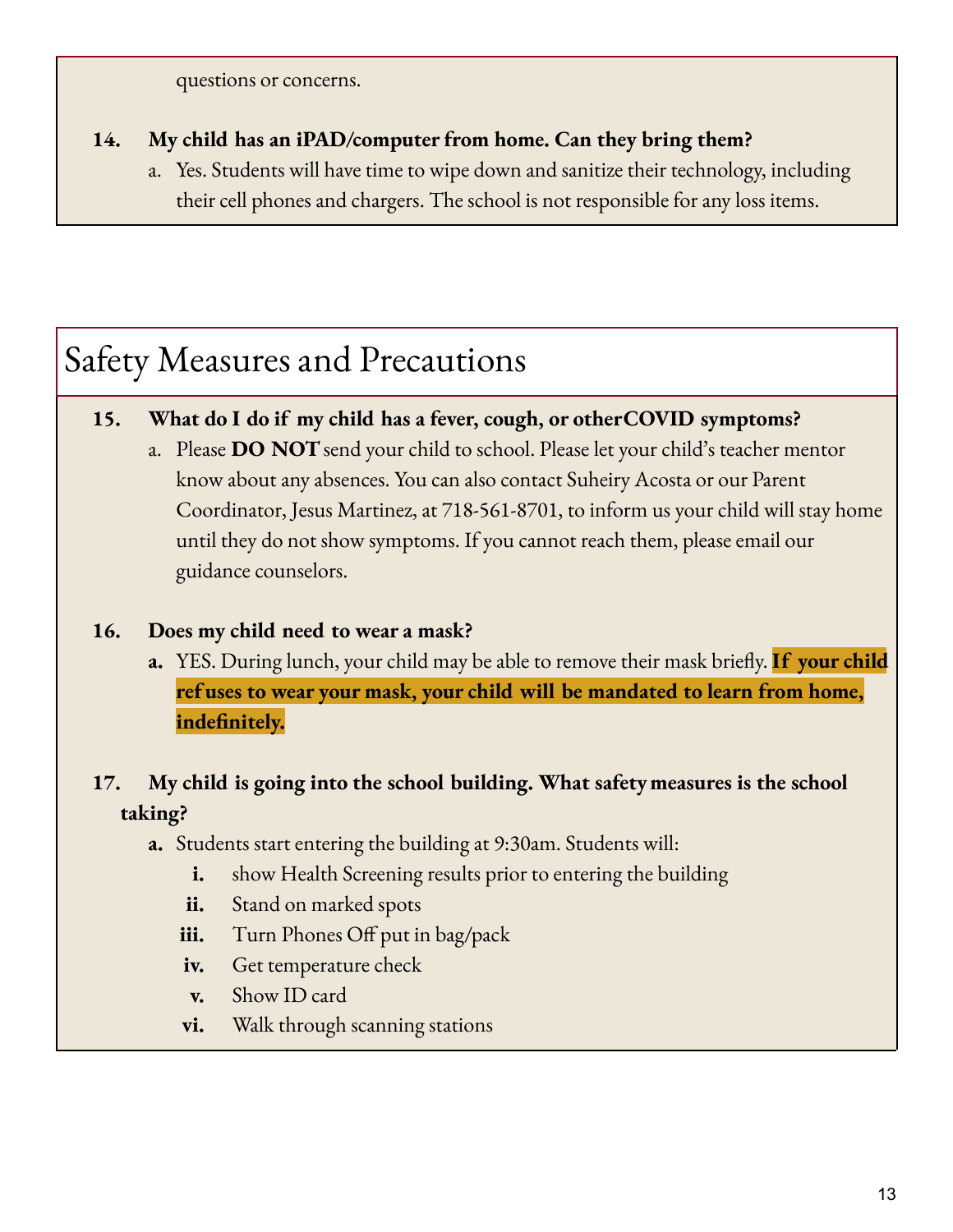# Instructional Questions and Concerns

# **18. My child is new to the country and is still learningEnglish. How will the school support my child with their language needs?**

a. We understand the remote setting may not be ideal for new language learners. However, our teachers will be creating projects to ensure students practice writing, speaking and reading in the English language. We will also be providing additional support for students who may need it on Wednesdays by invitation only. We will also continue our Saturday School program at a later start date.

# **19. My child requires special education. How will theschool support my child with their specific needs?**

a. Along with being able to speak and learn from all their teachers, our special education students will receive additional, small group support from Mr. Zik, our special education teacher. Please contact him here zchoudhury@crotonaihs.org